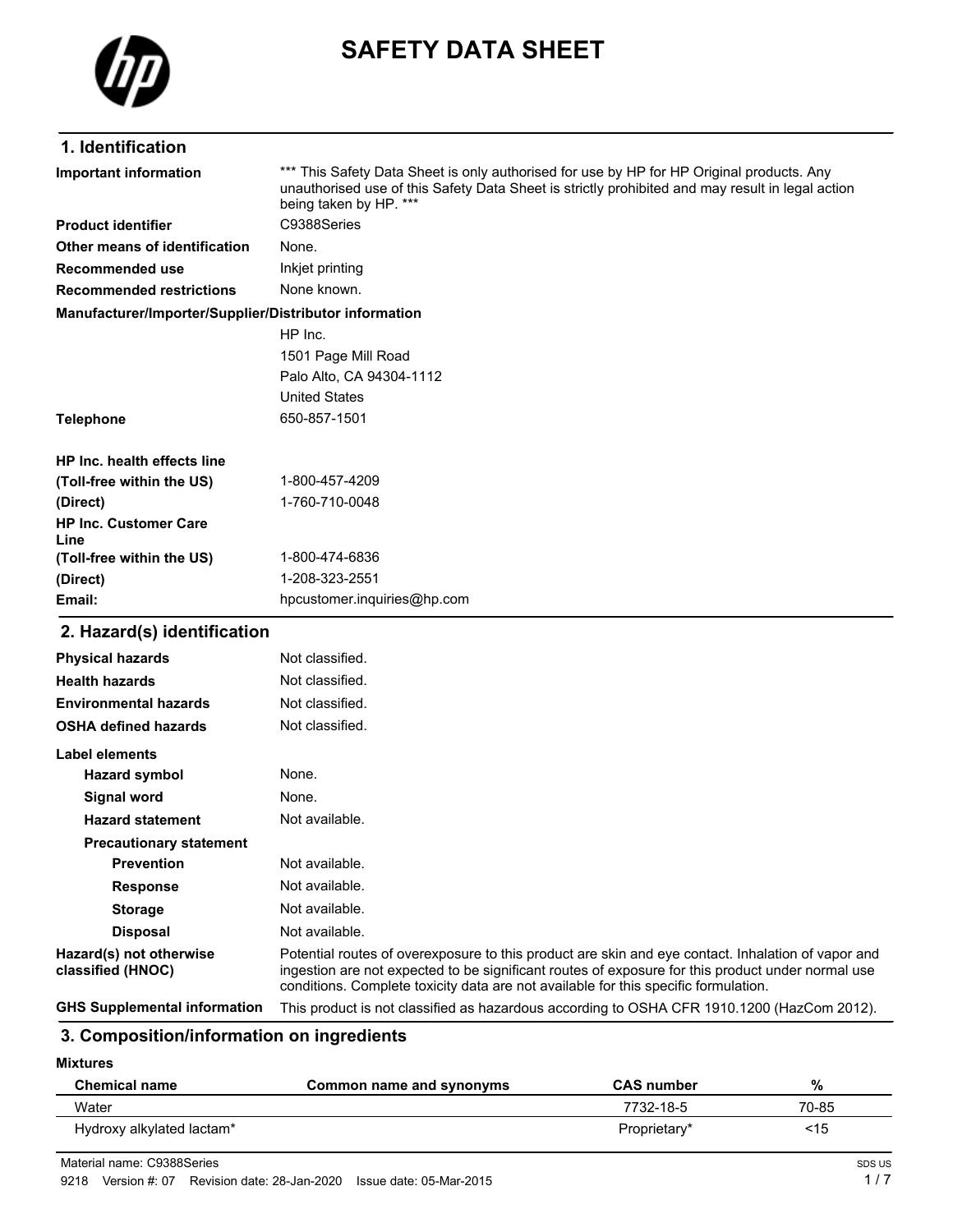| <b>Chemical name</b>                                                      | <b>Common name and synonyms</b>                                                                                                                                                                    | <b>CAS number</b> | $\%$ |
|---------------------------------------------------------------------------|----------------------------------------------------------------------------------------------------------------------------------------------------------------------------------------------------|-------------------|------|
| Substituted naphthalenesulfonate<br>salt # 13*                            |                                                                                                                                                                                                    | Proprietary*      | < 5  |
| <b>Composition comments</b>                                               | This ink supply contains an aqueous ink formulation.<br>This product has been evaluated using criteria specified in 29 CFR 1910.1200 (Hazard<br>Communication Standard).                           |                   |      |
|                                                                           | *Proprietary                                                                                                                                                                                       |                   |      |
| 4. First-aid measures                                                     |                                                                                                                                                                                                    |                   |      |
| <b>Inhalation</b>                                                         | Move to fresh air. If symptoms persist, get medical attention.                                                                                                                                     |                   |      |
| <b>Skin contact</b>                                                       | Wash affected areas thoroughly with mild soap and water. If irritation persists get medical<br>attention.                                                                                          |                   |      |
| Eye contact                                                               | Do not rub eyes. Immediately flush with large amounts of clean, warm water (low pressure) for at<br>least 15 minutes or until particles are removed. If irritation persists get medical attention. |                   |      |
| Ingestion                                                                 | If ingestion of a large amount does occur, seek medical attention.                                                                                                                                 |                   |      |
| <b>Most important</b><br>symptoms/effects, acute and<br>delayed           | Not available.                                                                                                                                                                                     |                   |      |
| 5. Fire-fighting measures                                                 |                                                                                                                                                                                                    |                   |      |
| Suitable extinguishing media                                              | CO2, water, dry chemical, or foam                                                                                                                                                                  |                   |      |
| Unsuitable extinguishing<br>media                                         | None known.                                                                                                                                                                                        |                   |      |
| Specific hazards arising from<br>the chemical                             | None known.                                                                                                                                                                                        |                   |      |
| Special protective equipment<br>and precautions for firefighters          | Not available.                                                                                                                                                                                     |                   |      |
| <b>Specific methods</b>                                                   | None established.                                                                                                                                                                                  |                   |      |
| 6. Accidental release measures                                            |                                                                                                                                                                                                    |                   |      |
| Personal precautions,<br>protective equipment and<br>emergency procedures | Wear appropriate personal protective equipment.                                                                                                                                                    |                   |      |
| <b>Methods and materials for</b><br>containment and cleaning up           | Dike the spilled material, where this is possible. Absorb with inert absorbent such as dry clay, sand<br>or diatomaceous earth, commercial sorbents, or recover using pumps.                       |                   |      |
| <b>Environmental precautions</b>                                          | Do not let product enter drains. Do not flush into surface water or sanitary sewer system.                                                                                                         |                   |      |
| 7. Handling and storage                                                   |                                                                                                                                                                                                    |                   |      |
| <b>Precautions for safe handling</b>                                      | Avoid contact with skin, eyes and clothing.                                                                                                                                                        |                   |      |
| Conditions for safe storage,<br>including any incompatibilities           | Keep out of the reach of children. Keep away from excessive heat or cold.                                                                                                                          |                   |      |
| 8. Exposure controls/personal protection                                  |                                                                                                                                                                                                    |                   |      |
| <b>Biological limit values</b>                                            | No biological exposure limits noted for the ingredient(s).                                                                                                                                         |                   |      |
| <b>Exposure guidelines</b>                                                | Exposure limits have not been established for this product.                                                                                                                                        |                   |      |
| Appropriate engineering<br>controls                                       | Use in a well ventilated area.                                                                                                                                                                     |                   |      |
|                                                                           | Individual protection measures, such as personal protective equipment                                                                                                                              |                   |      |
| <b>Eye/face protection</b>                                                | Not available.                                                                                                                                                                                     |                   |      |
| <b>Skin protection</b>                                                    |                                                                                                                                                                                                    |                   |      |
| <b>Hand protection</b>                                                    | Not available.                                                                                                                                                                                     |                   |      |
| <b>Other</b>                                                              | Not available.                                                                                                                                                                                     |                   |      |
| <b>Respiratory protection</b>                                             | Not available.                                                                                                                                                                                     |                   |      |
| <b>Thermal hazards</b>                                                    | Not available.                                                                                                                                                                                     |                   |      |
| <b>General hygiene</b><br>considerations                                  | Handle in accordance with good industrial hygiene and safety practice.                                                                                                                             |                   |      |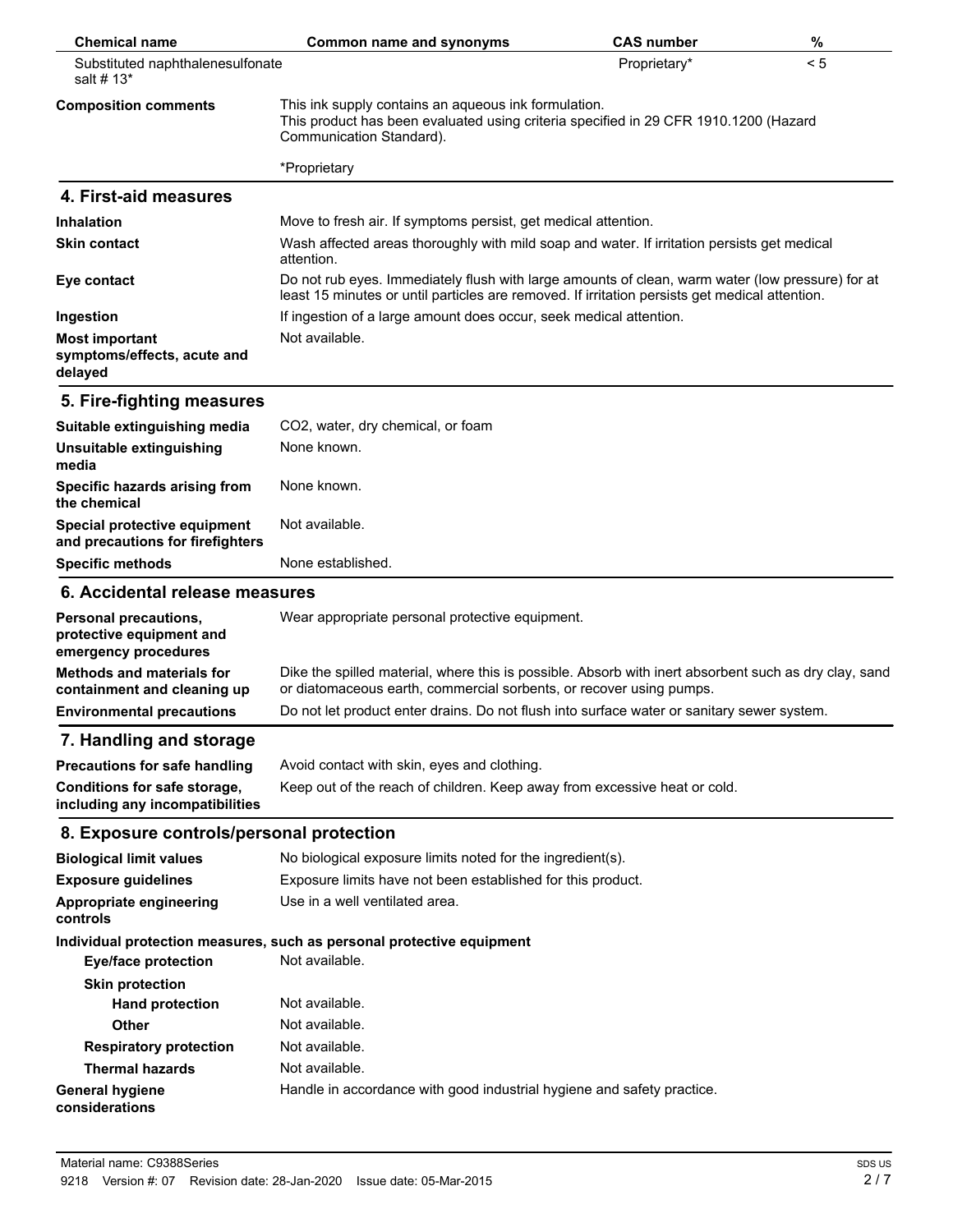#### **9. Physical and chemical properties**

| Appearance                                        |                                                           |  |
|---------------------------------------------------|-----------------------------------------------------------|--|
| <b>Physical state</b>                             | Liquid.                                                   |  |
| Form                                              | Not available.                                            |  |
| Color                                             | Yellow                                                    |  |
| Odor                                              | Not available.                                            |  |
| <b>Odor threshold</b>                             | Not available.                                            |  |
| pH                                                | $7.1 - 7.7$                                               |  |
| Melting point/freezing point                      | Not available.                                            |  |
| Initial boiling point and boiling<br>range        | Not determined                                            |  |
| <b>Flash point</b>                                | > 230.0 °F (> 110.0 °C) Setaflash Closed Tester           |  |
| <b>Evaporation rate</b>                           | Not determined                                            |  |
| Flammability (solid, gas)                         | Not available.                                            |  |
| Upper/lower flammability or explosive limits      |                                                           |  |
| <b>Flammability limit - lower</b><br>(%)          | Not determined                                            |  |
| <b>Flammability limit - upper</b><br>(%)          | Not available.                                            |  |
| Explosive limit - lower (%)                       | Not available.                                            |  |
| Explosive limit - upper (%)                       | Not available.                                            |  |
| Vapor pressure                                    | Not determined                                            |  |
| <b>Vapor density</b>                              | $> 1$ (air = 1.0)                                         |  |
| Solubility(ies)                                   |                                                           |  |
| <b>Solubility (water)</b>                         | Soluble in water                                          |  |
| <b>Partition coefficient</b><br>(n-octanol/water) | Not available.                                            |  |
| <b>Auto-ignition temperature</b>                  | Not available.                                            |  |
| <b>Decomposition temperature</b>                  | Not available.                                            |  |
| <b>Viscosity</b>                                  | > 2cp                                                     |  |
| <b>Other information</b>                          | For other VOC regulatory data/information see Section 15. |  |
| <b>Oxidizing properties</b>                       | Not determined                                            |  |
| <b>Percent volatile</b>                           | 0.45 % estimated                                          |  |
| <b>VOC</b>                                        | < 225 g/L EPA Method 24                                   |  |
|                                                   |                                                           |  |

### **10. Stability and reactivity**

| <b>Reactivity</b>                            | Not available.                                                                                                                                   |
|----------------------------------------------|--------------------------------------------------------------------------------------------------------------------------------------------------|
| <b>Chemical stability</b>                    | Stable under recommended storage conditions.                                                                                                     |
| <b>Possibility of hazardous</b><br>reactions | Will not occur.                                                                                                                                  |
| <b>Conditions to avoid</b>                   | Not available.                                                                                                                                   |
| Incompatible materials                       | Incompatible with strong bases and oxidizing agents.                                                                                             |
| <b>Hazardous decomposition</b><br>products   | Upon decomposition, this product may yield gaseous nitrogen oxides, carbon monoxide, carbon<br>dioxide and/or low molecular weight hydrocarbons. |

#### **11. Toxicological information**

| Information on likely routes of exposure |                            |
|------------------------------------------|----------------------------|
| <b>Inhalation</b>                        | Under normal conditions of |

| Under normal conditions of intended use, this material is not expected to be an inhalation hazard. |
|----------------------------------------------------------------------------------------------------|
|                                                                                                    |
|                                                                                                    |
|                                                                                                    |
|                                                                                                    |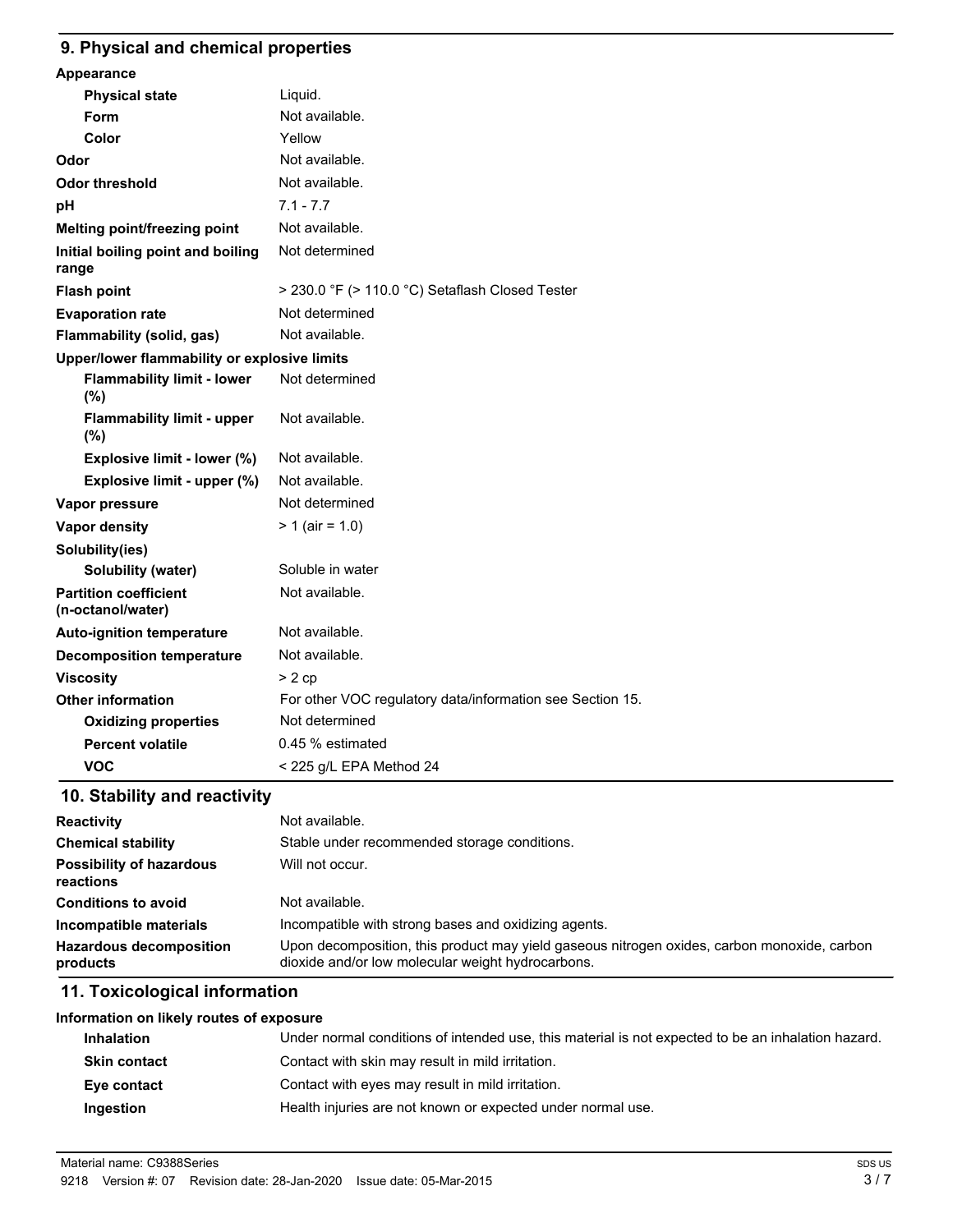| Symptoms related to the<br>physical, chemical and<br>toxicological characteristics | Not available.                                                                                                                                                  |  |  |
|------------------------------------------------------------------------------------|-----------------------------------------------------------------------------------------------------------------------------------------------------------------|--|--|
| Information on toxicological effects                                               |                                                                                                                                                                 |  |  |
| <b>Acute toxicity</b>                                                              | Based on available data, the classification criteria are not met.                                                                                               |  |  |
| <b>Skin corrosion/irritation</b>                                                   | Based on available data, the classification criteria are not met.                                                                                               |  |  |
| Serious eye damage/eye<br>irritation                                               | Based on available data, the classification criteria are not met.                                                                                               |  |  |
| Respiratory or skin sensitization                                                  |                                                                                                                                                                 |  |  |
| <b>Respiratory sensitization</b>                                                   | Based on available data, the classification criteria are not met.                                                                                               |  |  |
| <b>Skin sensitization</b>                                                          | Based on available data, the classification criteria are not met.                                                                                               |  |  |
| Germ cell mutagenicity                                                             | Based on available data, the classification criteria are not met.                                                                                               |  |  |
| Carcinogenicity                                                                    | Based on available data, the classification criteria are not met.                                                                                               |  |  |
| <b>IARC Monographs. Overall Evaluation of Carcinogenicity</b>                      |                                                                                                                                                                 |  |  |
| Not listed.<br>Not regulated.                                                      | OSHA Specifically Regulated Substances (29 CFR 1910.1001-1050)                                                                                                  |  |  |
|                                                                                    | US. National Toxicology Program (NTP) Report on Carcinogens                                                                                                     |  |  |
| Not listed.                                                                        |                                                                                                                                                                 |  |  |
| <b>Reproductive toxicity</b>                                                       | Based on available data, the classification criteria are not met.                                                                                               |  |  |
| Specific target organ toxicity -<br>single exposure                                | Based on available data, the classification criteria are not met.                                                                                               |  |  |
| Specific target organ toxicity -<br>repeated exposure                              | Based on available data, the classification criteria are not met.                                                                                               |  |  |
| <b>Aspiration hazard</b>                                                           | Based on available data, the classification criteria are not met.                                                                                               |  |  |
| <b>Further information</b>                                                         | Complete toxicity data are not available for this specific formulation<br>Refer to Section 2 for potential health effects and Section 4 for first aid measures. |  |  |

### **12. Ecological information**

| <b>Aquatic toxicity</b>          | Not expected to be harmful to aquatic organisms. |                                                           |                     |
|----------------------------------|--------------------------------------------------|-----------------------------------------------------------|---------------------|
| <b>Ecotoxicity</b>               |                                                  |                                                           |                     |
| <b>Product</b>                   |                                                  | <b>Species</b>                                            | <b>Test Results</b> |
| C9388Series                      |                                                  |                                                           |                     |
| <b>Aquatic</b>                   |                                                  |                                                           |                     |
| Acute                            |                                                  |                                                           |                     |
| Fish                             | LC50                                             | Fathead minnow (Pimephales promelas) > 750 mg/l, 96 hours |                     |
| Persistence and degradability    | Not available.                                   |                                                           |                     |
| <b>Bioaccumulative potential</b> | Not available.                                   |                                                           |                     |
| Mobility in soil                 | Not available.                                   |                                                           |                     |
| Other adverse effects            | Not available.                                   |                                                           |                     |

### **13. Disposal considerations**

| <b>Disposal instructions</b> | Do not allow this material to drain into sewers/water supplies.<br>Dispose of waste material according to Local, State, Federal, and Provincial Environmental<br>Regulations.                                                                                                    |
|------------------------------|----------------------------------------------------------------------------------------------------------------------------------------------------------------------------------------------------------------------------------------------------------------------------------|
|                              | HP's Planet Partners (trademark) supplies recycling program enables simple, convenient recycling<br>of HP original inkjet and LaserJet supplies. For more information and to determine if this service<br>is available in your location, please visit http://www.hp.com/recycle. |
|                              |                                                                                                                                                                                                                                                                                  |

### **14. Transport information**

| <b>DOT</b>                 |                |
|----------------------------|----------------|
| UN number                  | Not available. |
| UN proper shipping name    | Not Regulated  |
| Transport hazard class(es) |                |
| Class                      | Not available. |

Material name: C9388Series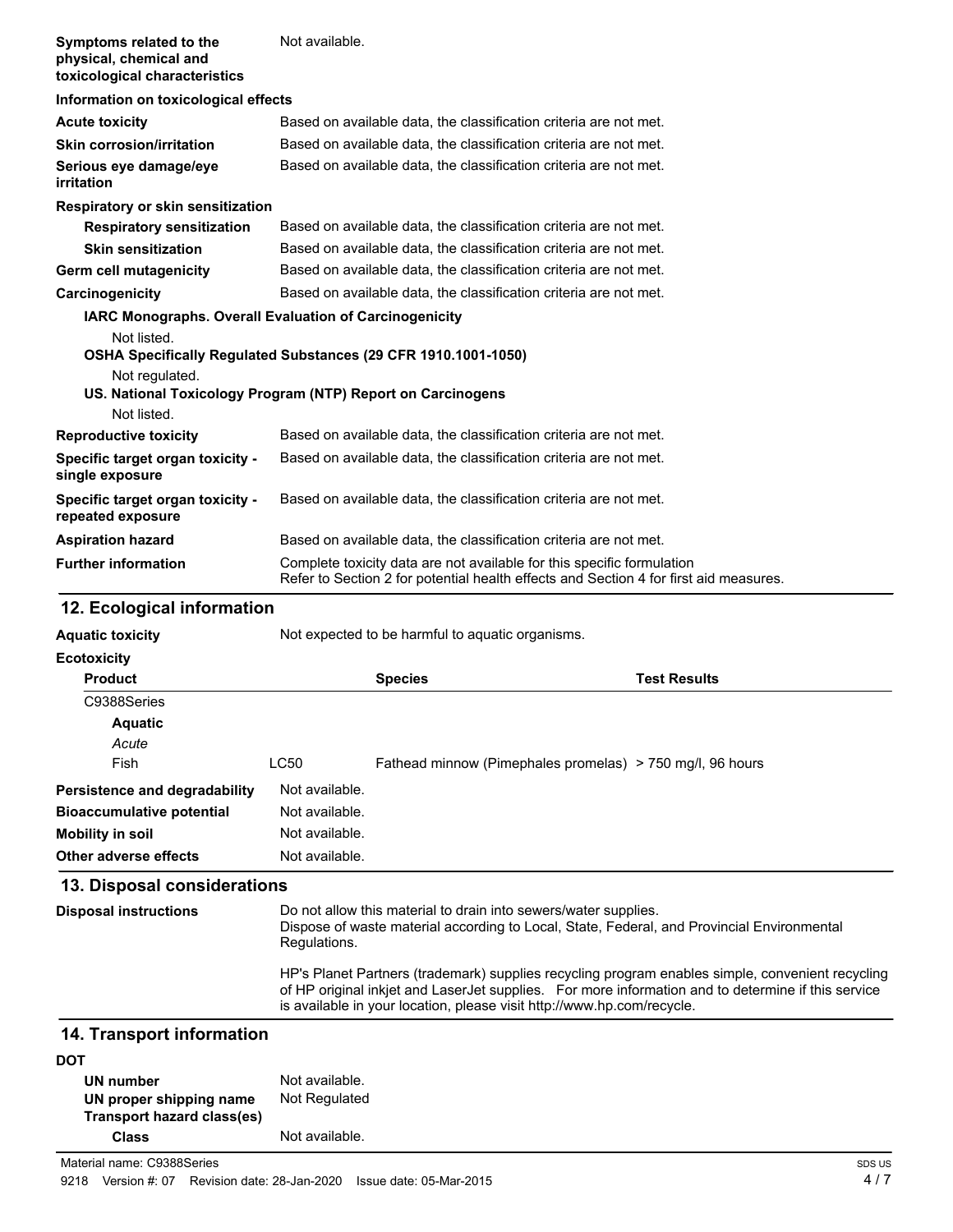| <b>Subsidiary risk</b>                      |                                                                                          |
|---------------------------------------------|------------------------------------------------------------------------------------------|
| <b>Packing group</b>                        | Not available.                                                                           |
| <b>Environmental hazards</b>                |                                                                                          |
| <b>Marine pollutant</b>                     | No                                                                                       |
| Special precautions for user Not available. |                                                                                          |
| <b>IATA</b>                                 |                                                                                          |
| UN number                                   | Not available.                                                                           |
| UN proper shipping name                     | Not Regulated                                                                            |
| <b>Transport hazard class(es)</b>           |                                                                                          |
| <b>Class</b>                                | Not available.                                                                           |
| <b>Subsidiary risk</b>                      |                                                                                          |
| <b>Packing group</b>                        | Not available.                                                                           |
| <b>Environmental hazards</b>                | No                                                                                       |
| Special precautions for user Not available. |                                                                                          |
| <b>IMDG</b>                                 |                                                                                          |
| UN number                                   | Not available.                                                                           |
| UN proper shipping name                     | Not Regulated                                                                            |
| <b>Transport hazard class(es)</b>           |                                                                                          |
| <b>Class</b>                                | Not available.                                                                           |
| <b>Subsidiary risk</b>                      |                                                                                          |
| Packing group                               | Not available.                                                                           |
| <b>Transport hazard class(es)</b>           |                                                                                          |
| <b>Marine pollutant</b>                     | No                                                                                       |
| <b>EmS</b>                                  | Not available.                                                                           |
| Special precautions for user Not available. |                                                                                          |
| <b>ADR</b>                                  |                                                                                          |
| <b>UN number</b>                            | Not available.                                                                           |
| UN proper shipping name                     | Not Regulated                                                                            |
| <b>Transport hazard class(es)</b>           |                                                                                          |
| <b>Class</b>                                | Not available.                                                                           |
| <b>Subsidiary risk</b>                      |                                                                                          |
| Hazard No. (ADR)                            | Not available.                                                                           |
| <b>Tunnel restriction code</b>              | Not available.                                                                           |
| Packing group                               | Not available.                                                                           |
| <b>Environmental hazards</b>                | No                                                                                       |
| Special precautions for user Not available. |                                                                                          |
| <b>Further information</b>                  | Not a dangerous good under DOT, IATA, ADR, IMDG, or RID.                                 |
|                                             | Transport in bulk according to Annex II of MARPOL73/78 and the IBC code: Not applicable. |

## **15. Regulatory information**

| <b>US federal regulations</b>                  | US TSCA 12(b): Does not contain listed chemicals.                     |
|------------------------------------------------|-----------------------------------------------------------------------|
|                                                | TSCA Section 12(b) Export Notification (40 CFR 707, Subpt. D)         |
| Not regulated.                                 | <b>CERCLA Hazardous Substance List (40 CFR 302.4)</b>                 |
| Not listed.                                    |                                                                       |
| <b>SARA 304 Emergency release notification</b> |                                                                       |
| Not regulated.                                 |                                                                       |
|                                                | <b>OSHA Specifically Requiated Substances (29 CFR 1910.1001-1050)</b> |
| Not regulated.                                 |                                                                       |
|                                                | Superfund Amendments and Reauthorization Act of 1986 (SARA)           |
| <b>Hazard categories</b>                       | Immediate Hazard - No                                                 |
|                                                | Delayed Hazard - No                                                   |
|                                                | Fire Hazard - No                                                      |
|                                                | Pressure Hazard - No                                                  |
|                                                | Reactivity Hazard - No                                                |
| <b>SARA 302 Extremely hazardous substance</b>  |                                                                       |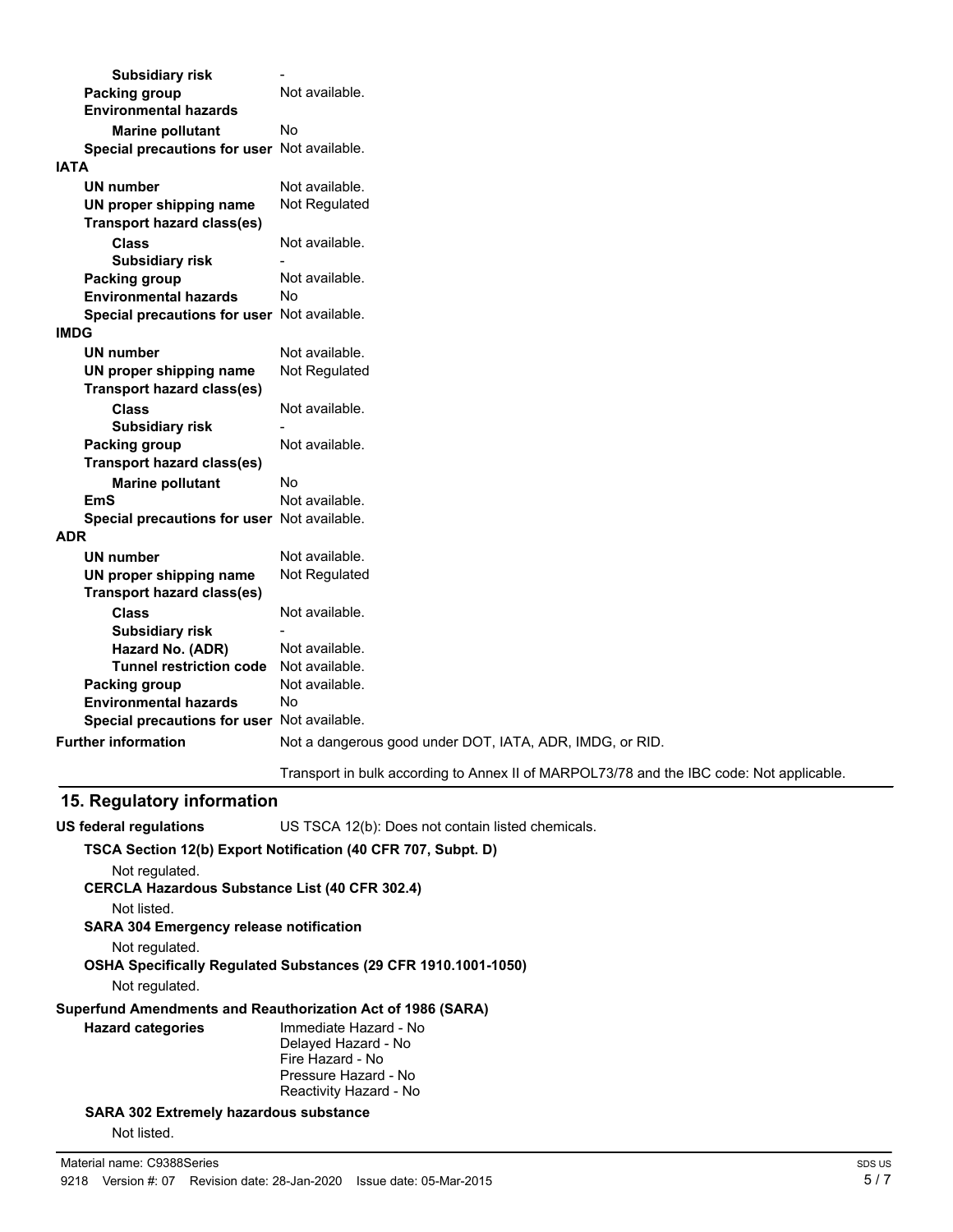| SARA 311/312 Hazardous<br>chemical       | No                                                                                                                                                                                                                                                                                                                                                                                                                                                                                                                                                                                                                                                                                                                                                                                                                                                   |
|------------------------------------------|------------------------------------------------------------------------------------------------------------------------------------------------------------------------------------------------------------------------------------------------------------------------------------------------------------------------------------------------------------------------------------------------------------------------------------------------------------------------------------------------------------------------------------------------------------------------------------------------------------------------------------------------------------------------------------------------------------------------------------------------------------------------------------------------------------------------------------------------------|
| <b>Other federal regulations</b>         |                                                                                                                                                                                                                                                                                                                                                                                                                                                                                                                                                                                                                                                                                                                                                                                                                                                      |
| Not regulated.                           | Clean Air Act (CAA) Section 112 Hazardous Air Pollutants (HAPs) List<br>Clean Air Act (CAA) Section 112(r) Accidental Release Prevention (40 CFR 68.130)                                                                                                                                                                                                                                                                                                                                                                                                                                                                                                                                                                                                                                                                                             |
| Not regulated.                           |                                                                                                                                                                                                                                                                                                                                                                                                                                                                                                                                                                                                                                                                                                                                                                                                                                                      |
| <b>Safe Drinking Water Act</b><br>(SDWA) | Not regulated.                                                                                                                                                                                                                                                                                                                                                                                                                                                                                                                                                                                                                                                                                                                                                                                                                                       |
| <b>US state regulations</b>              | Not Listed                                                                                                                                                                                                                                                                                                                                                                                                                                                                                                                                                                                                                                                                                                                                                                                                                                           |
| <b>Other information</b>                 | VOC content (less water, less exempt compounds) = $<$ 861 g/L (U.S. requirement, not for<br>emissions)<br>VOC data based on formulation (Organic compounds minus solids)                                                                                                                                                                                                                                                                                                                                                                                                                                                                                                                                                                                                                                                                             |
| <b>Regulatory information</b>            | All chemical substances in this HP product have been notified or are exempt from notification<br>under chemical substances notification laws in the following countries: US (TSCA), EU<br>(EINECS/ELINCS), Switzerland, Canada (DSL/NDSL), Australia, Japan, Philippines, South Korea,<br>New Zealand, and China.                                                                                                                                                                                                                                                                                                                                                                                                                                                                                                                                    |
|                                          | 16. Other information, including date of preparation or last revision                                                                                                                                                                                                                                                                                                                                                                                                                                                                                                                                                                                                                                                                                                                                                                                |
| <b>Issue date</b>                        | 05-Mar-2015                                                                                                                                                                                                                                                                                                                                                                                                                                                                                                                                                                                                                                                                                                                                                                                                                                          |
| <b>Revision date</b>                     | 28-Jan-2020                                                                                                                                                                                                                                                                                                                                                                                                                                                                                                                                                                                                                                                                                                                                                                                                                                          |
| <b>Version#</b>                          | 07                                                                                                                                                                                                                                                                                                                                                                                                                                                                                                                                                                                                                                                                                                                                                                                                                                                   |
| <b>Other information</b>                 | This SDS was prepared in accordance with USA OSHA Hazard Communications regulation (29<br>CFR 1910.1200).                                                                                                                                                                                                                                                                                                                                                                                                                                                                                                                                                                                                                                                                                                                                            |
| <b>Disclaimer</b>                        | This Safety Data Sheet document is provided without charge to customers of HP. Data is the most<br>current known to HP at the time of preparation of this document and is believed to be accurate. It<br>should not be construed as guaranteeing specific properties of the products as described or<br>suitability for a particular application. This document was prepared to the requirements of the<br>jurisdiction specified in Section 1 above and may not meet regulatory requirements in other<br>countries.                                                                                                                                                                                                                                                                                                                                 |
|                                          | This safety data sheet is meant to convey information about HP inks (toners) provided in HP<br>Original ink (toner) supplies. If our Safety Data Sheet has been provided to you with a refilled,<br>remanufactured, compatible or other non-HP Original supply please be aware that the information<br>contained herein was not meant to convey information about such products and there could be<br>considerable differences from information in this document and the safety information for the<br>product you purchased. Please contact the seller of the refilled, remanufactured or compatible<br>supplies for applicable information, including information on personal protective equipment,<br>exposure risks and safe handling guidance. HP does not accept refilled, remanufactured or<br>compatible supplies in our recycling programs. |